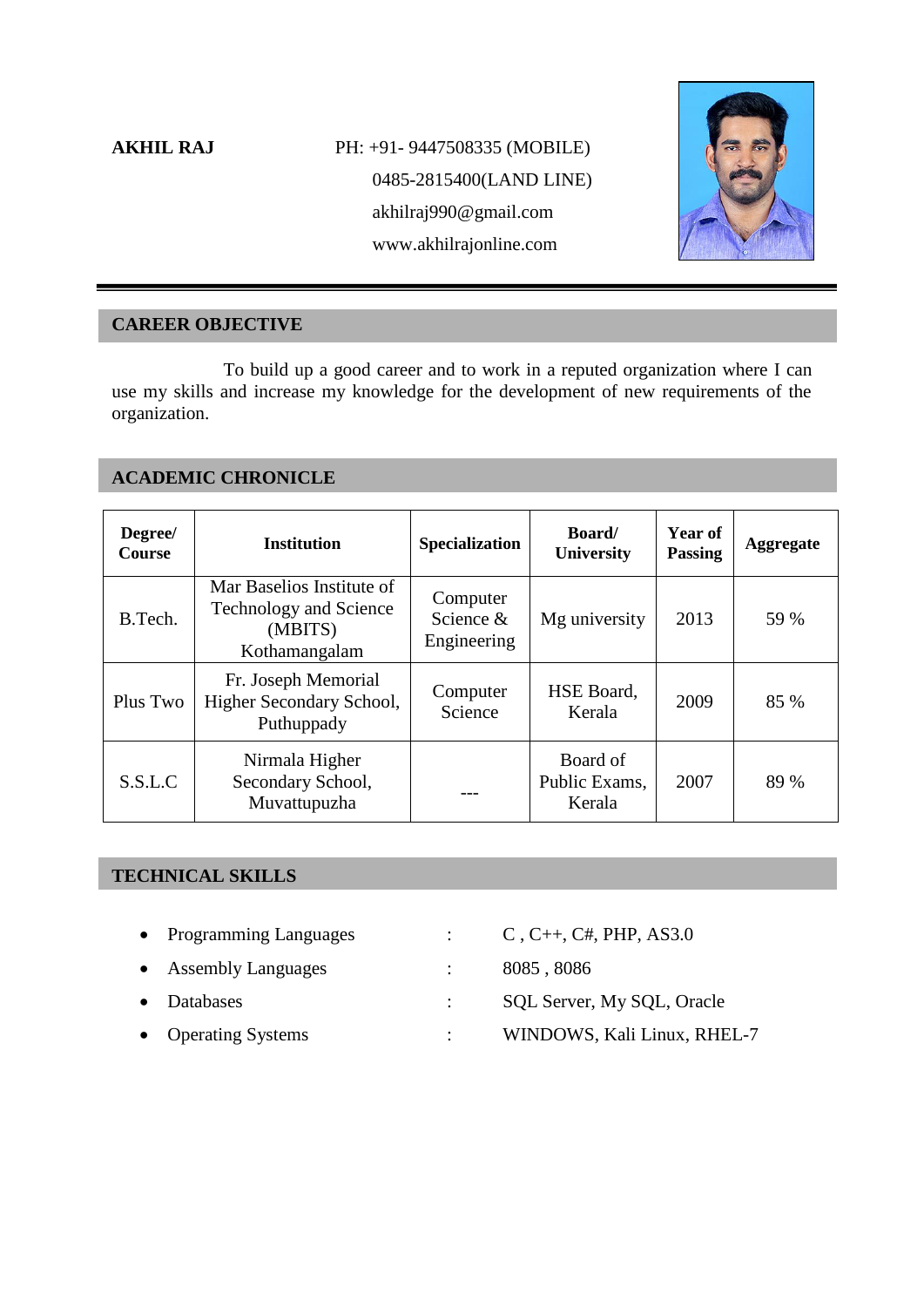#### **AREAS OF ATTENTION**

- Information Retrieval & Machine Learning
- Theoretical Computer Science & Computer hardware

## **CO-CURRICULAR COMMITMENTS**

- B.Tech. Major Project : Working on GSM Automatic Power Meter Reading (GAPMR) System
- Minor Project : Event Management System

#### **STRENGTH**

- Flexible & Hard Worker
- Motivator & Team Player
- Easily adopt to the work environment

### **SOFTWARES KNOWN**

- Adobe Photoshop
- Adobe Illustrator
- Adobe Dreamweaver
- Adobe Premier Pro
- Adobe After Effects
- Adobe Flash Pro
- Adobe PageMaker
- Adobe InDesign
- Autodesk 3ds Max
- Autodesk AutoCAD
- Microsoft Office (Word, Excel, PowerPoint)
- Corel Draw Graphics Suite
- Adobe Animate

#### **CERTIFICATIONS**

- Adobe Creative Technology Academy (ACTA) in Adobe Photoshop CC, Adobe Illustrator CC, Adobe Dreamweaver CC, Adobe Animate CC and Adobe After Effects CC.
- Microsoft Office Specialist (MOS) Certified in Microsoft Word 2010 and Microsoft Excel 2010.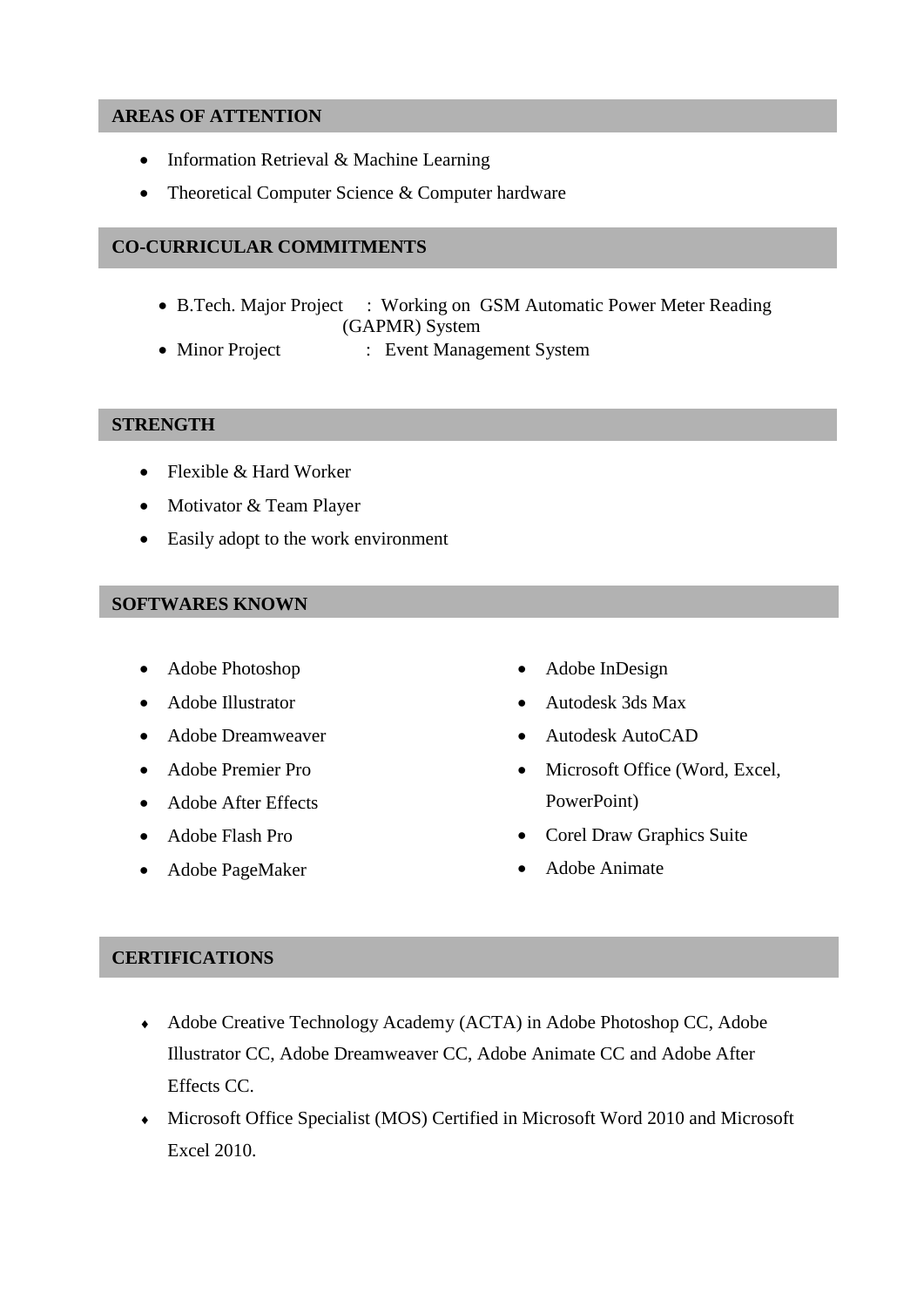- Diploma in Web Design and Animation (DWA) from GTEC COMPUTER EDUCATION, MUVATTUPUZHA
- Certificate course in PHP Programming from GTEC COMPUTER EDUCATION, MUVATTUPUZHA
- Master Diploma in Multimedia and Animation (MDMA) from GTEC COMPUTER EDUCATION, MUVATTUPUZHA.
- Certificate Courses in Autodesk 3Ds Max and Autodesk AutoCAD (Civil Based) from GTEC COMPUTER EDUCATION, MUVATTUPUZHA.
- Certificate course in ASP.Net programming from Soften Technologies, Kadavanthra.
- Certificate course in CCNA (Switching and Routing) from Technovalley Software Solutions.
- Certificate course in Red-Hat Certified Engineer (RHCE) & Certified Ethical Hacker (CEHv10) from Technovalley software Solutions.

# **PERSONAL PROFILE**

| Father's Name            | $\ddot{\cdot}$ | N Rajeev                                       |
|--------------------------|----------------|------------------------------------------------|
| Date of Birth            | $\ddot{\cdot}$ | 10 <sup>th</sup> September 1990                |
| Age                      |                | 31                                             |
| <b>Permanent Address</b> | $\ddot{\cdot}$ | Ambady house, Puthuppady P.O.                  |
|                          |                | Kakkadassery, Muvattupuzha, Ernakulam district |
|                          |                | Pin: 686673                                    |
| Gender                   | $\ddot{\cdot}$ | Male                                           |
| <b>Marital Status</b>    | $\ddot{\cdot}$ | Married                                        |
| <b>Passport Number</b>   | $\ddot{\cdot}$ | P3987920                                       |
| Languages known          | $\ddot{\cdot}$ | English, Malayalam, Tamil                      |
| Nationality              | $\ddot{\cdot}$ | Indian                                         |
| Religion & Caste         | $\ddot{\cdot}$ | Hindu, Nair                                    |
| Hobbies                  |                | Gaming, Cooking, Driving, Movies etc           |